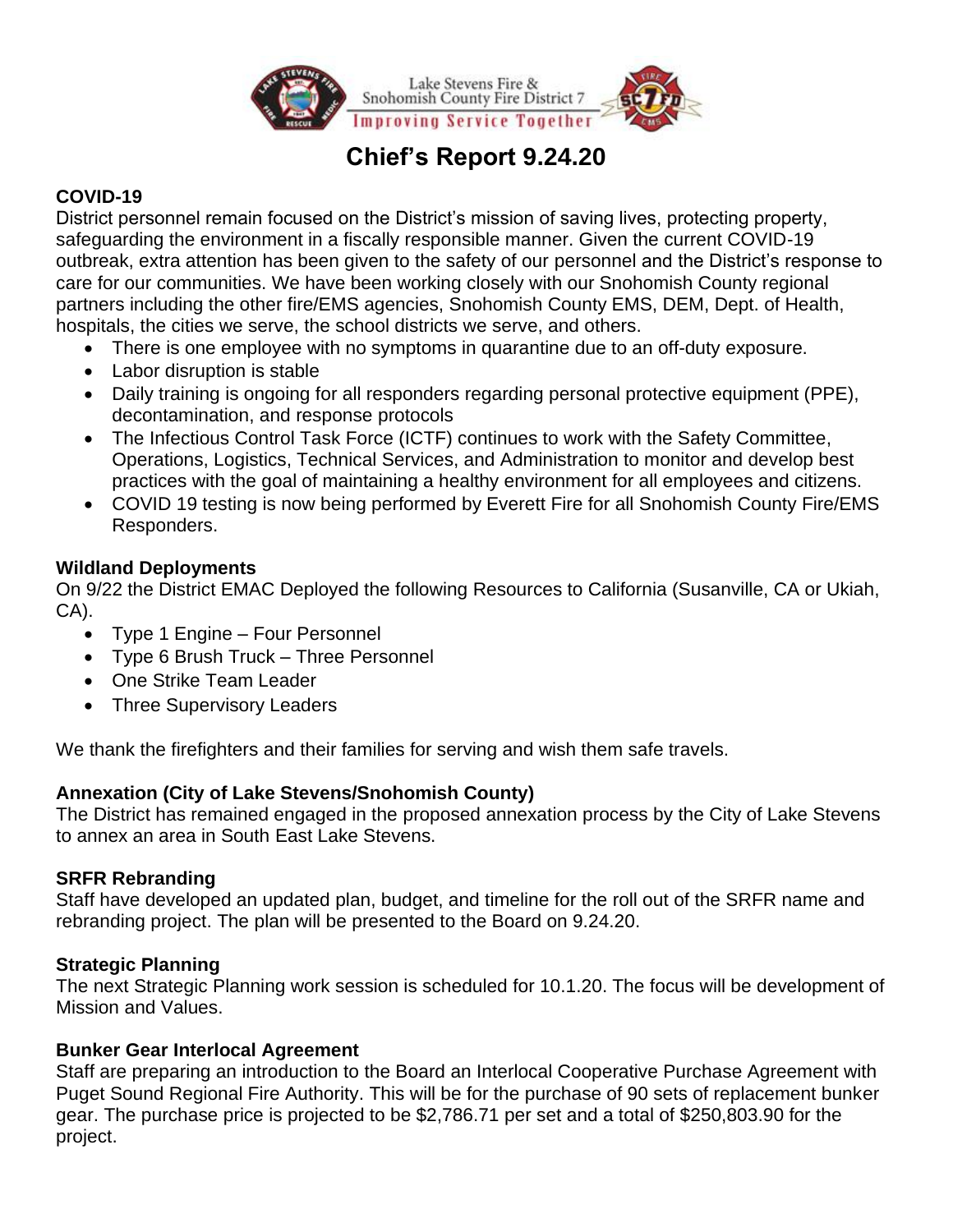## **Stations 77 and 13**.

The Strategic Analysis Group is finishing up collecting data for report. We anticipate a draft report in October.

#### **Medical Reporting Tablets**

ISOutsource is finishing up configuring the replacement medical reporting tablets.

#### **Heart Monitor/Defibrillator Replacement**

Staff have developed a proposal for the replacement of aging Heart Monitor/Defibrillators. The proposal will be introduced to the Board on 9.24.20.

#### **Harborview-UW Paramedic Training**

The District is sending one Student Paramedic to the Harborview-UW Paramedic Training Program. Class begins Monday 09/28.

#### **Advanced Life Support Interlocal Agreement (ALS ILA)**

An initial draft of a standardized draft Advanced Life Support Interlocal Agreement is scheduled to be completed by 10/20/2020. The goal of the ALS ILA is to provide a standardized agreement for all the Districts served by SRFR.

#### **Supervising Physician**

Dr. Ryan Keay has notified the District that she will be stepping down as a District Supervising Physician effective 1.1.21. Dr. Talley will remain as the District's Supervising Physician. Staff are working to update his contract.

We gratefully thank Dr. Keay for her service to our Community. She is an excellent mentor, teacher, and physician. We will miss her presence on the team.

## **EMS Training Platform**

The District has begun a transition to a new EMS Training Platform. We will move from King County EMS Online training to ESO EMS Academy on 1.1.21. Effective 1.1.21 KCEMS will no longer provide their training platform agencies outside of King County.

#### **Mask Distribution**

The District took delivery of 18,000 masks intended for public use. Staff are working to develop a streamlined a distribution plan.

#### **Policy and Procedures**

Staff are working with Lexipol and internal District stakeholders to develop a policy development and update system. Lexipol was able to reactivate D7 archived Lexipol file, its content will now be available for the project. We continue to seek members to join the Policy and Procedure work group.

#### **MSDS Online**

Staff are in the final stages of developing the MSDS Online program with an anticipated roll out and training in October.

#### **Employee Physicals**

Twelve days of onsite physicals have been completed for emergency responders.